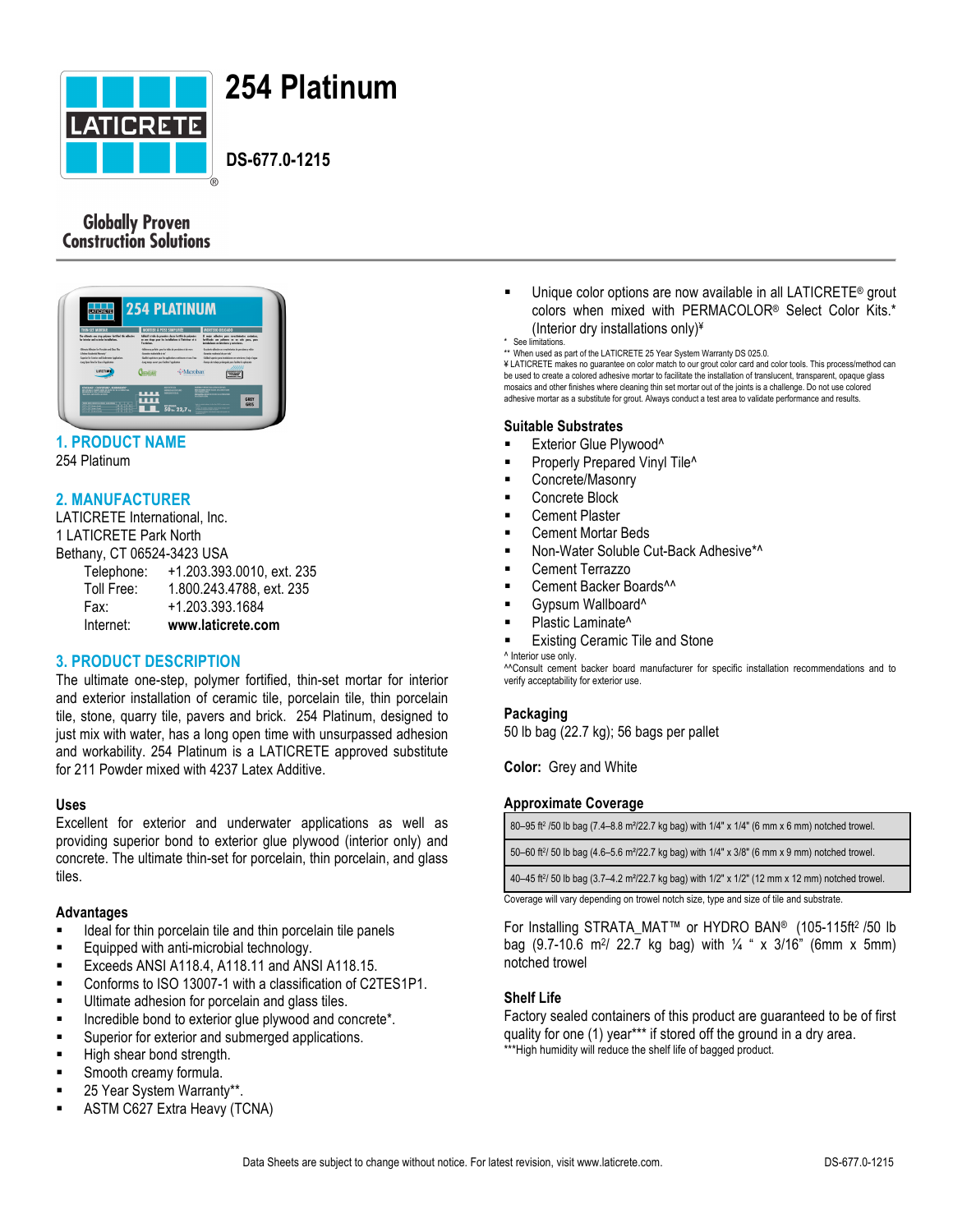#### **Limitations**

- § For veneer installations using this product, consult local building code requirements regarding limitations and installation system specifications.
- Not for use directly over particle board, luan, Masonite® or hardwood floors.
- Adhesives/mastics, mortars and grouts for ceramic tile, pavers, brick and stone are not replacements for waterproofing membranes. When a waterproofing membrane is required, use a LATICRETE**®** Waterproofing Membrane (see Section 10 FILING SYSTEMS).

*Note: Surfaces must be structurally sound, stable and rigid enough to support ceramic/stone tile, thin brick and similar finishes. Substrate deflection under all live, dead and impact loads, including concentrated loads, must not exceed L/360 for thin bed ceramic tile/brick installations or L/480 for thin bed stone installations where L=span length (except where local building codes specify more stringent deflection requirements)*

#### **Cautions**

Consult SDS for more safety information.

- Some marbles and other stone have low flexural strength and may not be suitable for installation over wood floors.
- § During cold weather, protect finished work from traffic until fully cured.
- § Contains portland cement and silica sand. May irritate eyes and skin. Avoid contact with eyes or prolonged contact with skin. In case of contact, flush thoroughly with water.
- Wait 14 days after the final grouting period before filing water features with water at 70°F (21°C).
- DO NOT take internally. Silica sand may cause cancer or serious lung problems. Avoid breathing dust. Wear a respirator in dusty areas.
- For white and light–colored marbles use 254 Platinum WHITE. For green marble, resin backed tile and stone and other moisture sensitive marbles and agglomerates, use LATAPOXY® 300 Adhesive (refer to Data Sheet 633.0).
- Keep out of reach of children.
- When mixed with PERMACOLOR<sup>®</sup> Select Color Kits do not use in submerged applications or steam rooms.

#### **4. TECHNICAL DATA**

#### **VOC/LEED Product Information**



This product has been certified for Low Chemical Emissions (ULCOM/GG UL2818) under the UL GREENGUARD Certification Program for Chemical Emissions for Building Materials, Finishes and Furnishings (UL 2818 Standard) by UL Environment.

Total VOC Content of product in unused form is 0.00 g/L.

#### **Applicable Standard**

ANSI A118.4, ANSI 118.11, ANSI 118.15, EN 12004, ISO 13007

#### **Physical Properties**

| <b>Test</b>                                         | <b>Test Method</b>          | <b>Results</b>                           | <b>Specification</b>               |
|-----------------------------------------------------|-----------------------------|------------------------------------------|------------------------------------|
| 28 day Cure<br>Porcelain Tile<br>Shear Strength     | <b>ANSI</b><br>A118.157.2.5 | 475-520 psi<br>$(3.2 - 3.6 \text{ MPa})$ | $>400$ psi<br>$(2.76 \text{ MPa})$ |
| Shear Bond<br>Porcelain Tile<br>Water Immersion     | <b>ANSI</b><br>A118.157.2.4 | 275-300 psi<br>$(2.0-3.6 MPa)$           | $>200$ psi<br>$(1.38 \text{ MPa})$ |
| 28 day Heat Aging<br><b>Tile Shear Strength</b>     | <b>ANSI</b><br>A118.157.2.7 | 650-800 psi<br>$(4.5-5.5 MPa)$           | >400 psi<br>$(2.76 \text{ MPa})$   |
| 28 day Cure Quarry<br>Tile to Plywood<br>Shear Bond | ANSI<br>A118.114.1.2        | 250-300 psi<br>$(1.7 - 2.1 \text{ MPa})$ | $>150$ psi<br>$(1.0 \text{ MPa})$  |

| <b>Test</b>                                                                               | <b>Test Method</b>   | ISO 13007-1 C2 Specification                                                 | <b>Results</b>                         |
|-------------------------------------------------------------------------------------------|----------------------|------------------------------------------------------------------------------|----------------------------------------|
| 28 Day Cure Tensile<br><b>Adhesive Strength</b>                                           | ISO 13007-2<br>4.4.2 | 1 MPa<br>(145 psi)                                                           | $1.8 - 2.6$ MPa<br>(261-377 psi)       |
| 7 Day Cure 21 Day Water<br><b>Immersion Tensile</b><br><b>Adhesive Strength</b>           | ISO 13007-2<br>443   | 1 MPa<br>(145 psi)                                                           | 1.3-1.5 MPa<br>(174-221 psi)           |
| 14 Day Cure 14 Day Heat<br>Age Tensile Adhesive<br>Strength                               | ISO 13007-2<br>4.4.4 | 1 MPa<br>(145 psi)                                                           | 2.4-3.0 MPa<br>(345-438 psi)           |
| 7 Day Cure 21 Day Water<br>Immersion 25<br>Freeze/Thaw Cycle<br>Tensile Adhesive Strength | ISO 13007-2<br>445   | 1 MPa<br>145 psi)                                                            | 2-1.7 MPa<br>(171-247 psi)             |
| Open Time After 30<br><b>Minutes</b>                                                      | ISO 13007-2<br>41    | $0.5$ MPa<br>$(73 \text{ psi})$                                              | 1.3-1.9 MPa<br>(190-283 psi)           |
| Slip                                                                                      | ISO 13007-2<br>4.2   | Less than or equal to 0.5 mm<br>$(0.02$ inches)                              | $0.5$ mm<br>$(0.02$ inches)            |
| <b>Transverse Deformation</b>                                                             | ISO 13007-2<br>4.5   | Greater than or equal to<br>2.5 mm (0.1 in.) and less than<br>5 mm (0.2 in.) | $3.2 - 3.6$ mm<br>$(0.13 - 0.14)$ in.) |

254 Platinum is ISO 13007-1 C2TES1P1

#### **Working Properties**

| Open Time             | 40 minutes                                        |
|-----------------------|---------------------------------------------------|
| Pot Life              | 2 hours                                           |
| Time to Heavy Traffic | 24 hours                                          |
| <b>Wet Density</b>    | 103 lbs/ft <sup>3</sup> (1653 kg/m <sup>3</sup> ) |

Specifications subject to change without notification. Results shown are typical but reflect test procedures used. Actual field performance will depend on installation methods and site conditions.

#### **5. INSTALLATION**

#### **Surface Preparation**

All surfaces should be between 40°F (4°C) and 90°F (32°C) and structurally sound, clean and free of all dirt, oil, grease, paint, concrete sealers or curing compounds. Rough or uneven concrete surfaces should be made smooth with Latex Portland Cement Underlayment to provide a wood float (or better) finish. Dry, dusty concrete slabs or masonry should be dampened and excess water swept off. Installation may be made on a damp surface. Concrete slabs must be plumb and true to within 1/4" (6 mm) in 10 ft (3 m).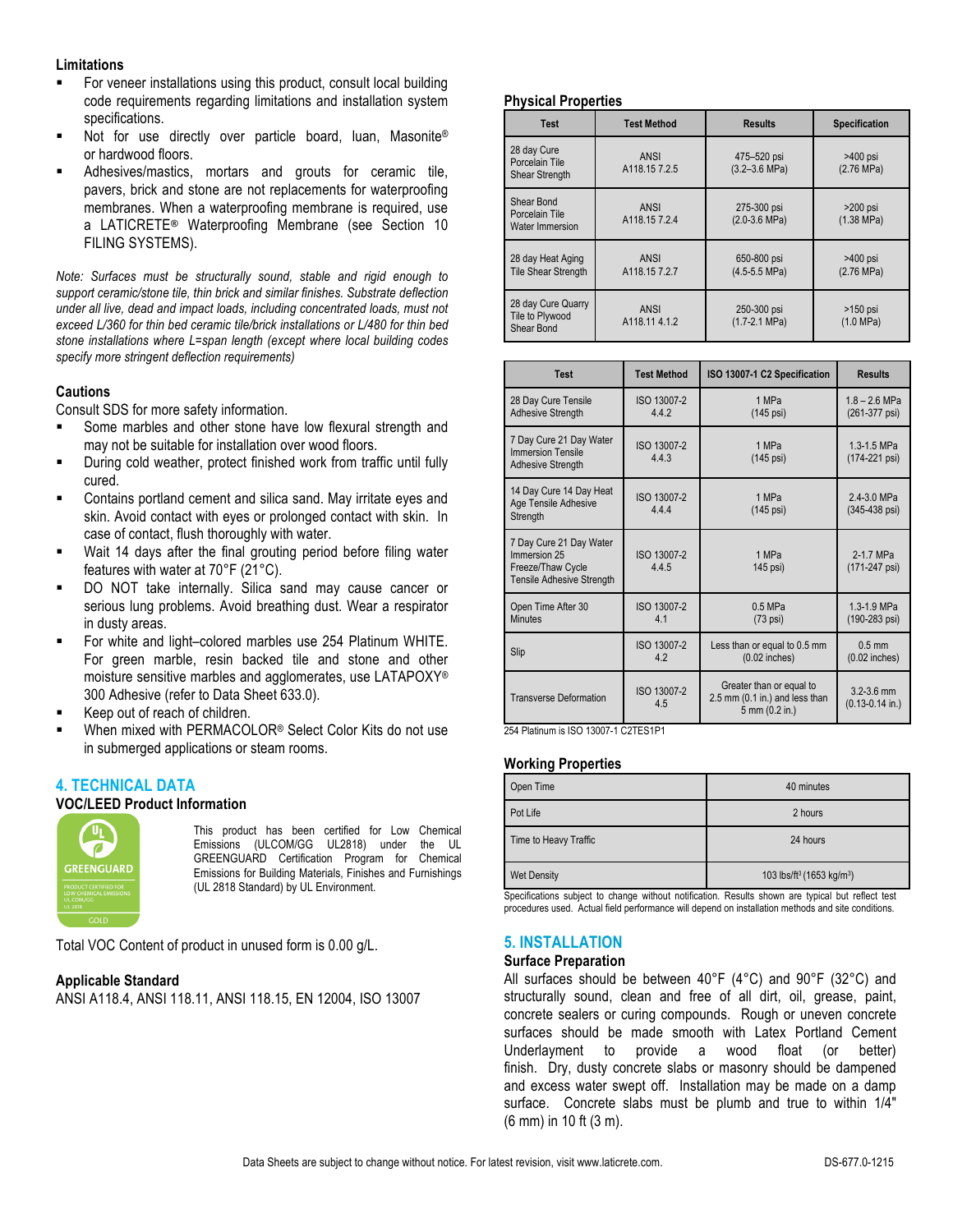*Note: 254 Platinum does not require a minimum cure time for concrete slabs. Expansion joints shall be provided through the tile work from all construction or expansion joints in the substrate. Follow ANSI specification A108.01-3.7 "Requirements for Movement Joints: Preparations by Other Trades" or TCNA detail EJ-171 "Movement Joints—Vertical & Horizontal". Do not cover expansion joints with mortar.*

- 1. Installer must verify that deflection under all live, dead and impact loads of interior plywood floors does not exceed industry standards of L/360 for ceramic tile and brick or L/480 for stone installations where L=span length.
- 2. Minimum construction for interior plywood floors. **SUBFLOOR:** 5/8" (15 mm) thick exterior glue plywood, either plain with all sheet edges blocked or tongue and groove, over bridged joints spaced 16" (400 mm) o.c. maximum; fasten plywood 6" (150 mm) o.c. along sheet ends and 8" (200 mm) o.c. along intermediate supports with 8d ringshank, coated or hot dip galvanized nails (or screws); allow 1/8" (3 mm) between sheet ends and 1/4" (6 mm) between sheets edges; all sheet ends must be supported by a framing member; glue sheets to joints with construction adhesive.

**UNDERLAYMENT:** 5/8" (15 mm) thick exterior glue plywood fastened 6" (150 mm) o.c. along sheet ends and 8" (200 mm) o.c. in the panel field (both directions) with 8d ring-shank, coated or hot dip galvanized nails (or screws); allow 1/8" (3 mm) to 1/4" (6 mm) between sheets and 1/4" (6 mm) between sheet edges and any abutting surfaces; offset underlayment joints from joints in subfloor and stagger joints between sheet ends; glue underlayment to subfloor with construction adhesive. Refer to Technical Data Sheet 152 Bonding Ceramic Tile, Stone or Brick over Wood Floors for complete details.

#### **Mixing**

Place clean, potable water into a clean pail. Use approximately 5.5 qts (5.2 L) of water for 50 lbs (22.7 kg) of powder. When using to install Large Thin Porcelain Tile use up to 6 qts (5.7 L) of water for 50 lbs (22.7kg) of powder. Add 254 Platinum. Mix by hand or with a slow speed mixer to a smooth, trowelable consistency. Allow mortar to slake for 5–10 minutes. Remix with out adding any more water or powder. During use, stir occasionally to keep mix fluffy. DO NOT temper with water.

*Note: For use as a slurry bond coat; mix 7 quarts (6.6 L) water to a 50 lb (22.7 kg) bag of 254 Platinum. Refer to Technical Data Sheet 143 for more information.*

#### **Mixing with PERMACOLOR® Select Color Kits (254 Platinum White only)**

Requires 2 PERMACOLOR Select Color Kits. (Each Color Kit contains 2 individual color packets, use all 4 color packets) Place water in a clean mixing container. Remove color packets from the cardboard container as well as the protective plastic sleeve. The internal bag is a water dispersible packet – when using the 50 lbs. (22.7kg) bag of 254 Platinum, drop all color packs directly in to water in clean mixing container. Mix with a drill mixer until pigment is dispersed evenly in container and the dispersible packet is no longer visible. Add 254 Platinum and mix as directed above. Please note

that additional water may be necessary when using PERMACOLOR Select color Kits.

#### **Application**

Apply mortar to the substrate with the flat side of the trowel, pressing firmly to work into surface. Comb on additional mortar with the notched side.

*Note: Use proper sized notched trowel to ensure full bedding of the tile. Spread as much mortar as can be covered with tile in 15–20 minutes. Back butter large tiles >8" x 8" (>200 mm x 200 mm) to provide full bedding and firm support. Place tiles into wet, sticky mortar and beat in using a beating block and rubber mallet to embed tile and adjust level. Check mortar for complete coverage by periodically removing a tile and inspecting bedding mortar transfer onto back of tile. If mortar is skinned over (not sticky), remove and replace with fresh mortar.*

#### **Grouting**

Grout installation after a minimum of 24 hours curing time at 70°F (21°C). Grout with SPECTRALOCK®† PRO Premium Grout†, SPECTRALOCK PRO Grout<sup>†</sup>, PERMACOLOR Select or PERMACOLOR Grout^^^

#### **Cleaning**

Clean tools and tile work with water while mortar is fresh.

#### **6. AVAILABILITY AND COST**

#### **Availability**

LATICRETE® and LATAPOXY® materials are available worldwide.

#### **For Distributor Information, Call:**

Toll Free: 1.800.243.4788

Telephone: +1.203.393.0010

For on-line Distribution information, visit LATICRETE at **www.laticrete.com**

#### **Cost**

Contact a LATICRETE/LATAPOXY Distributor in your area.

#### **7. WARRANTY**

See 10. FILING SYSTEM

| DS 230.13:      | <b>LATICRETE Product Warranty</b>         |
|-----------------|-------------------------------------------|
| A component of: |                                           |
| DS 230.05:      | LATICRETE 5 Year System Warranty (United  |
|                 | States and Canada)                        |
| DS 230.10:      | LATICRETE 10 Year System Warranty (United |
|                 | States and Canada)                        |
| DS 230.15:      | LATICRETE 15 Year System Warranty - For   |
|                 | Steel or Wood Framed Exterior             |
|                 | Facades (United States and Canada)        |
| DS 025.0:       | LATICRETE 25 Year System Warranty (United |
|                 | States and Canada)                        |
| DS 230.99:      | <b>LATICRETE Lifetime System Warranty</b> |
|                 |                                           |

#### **8. MAINTENANCE**

Non-finish LATICRETE and LATAPOXY installation materials require no maintenance but installation performance and durability may depend on properly maintaining products supplied by other manufacturers.